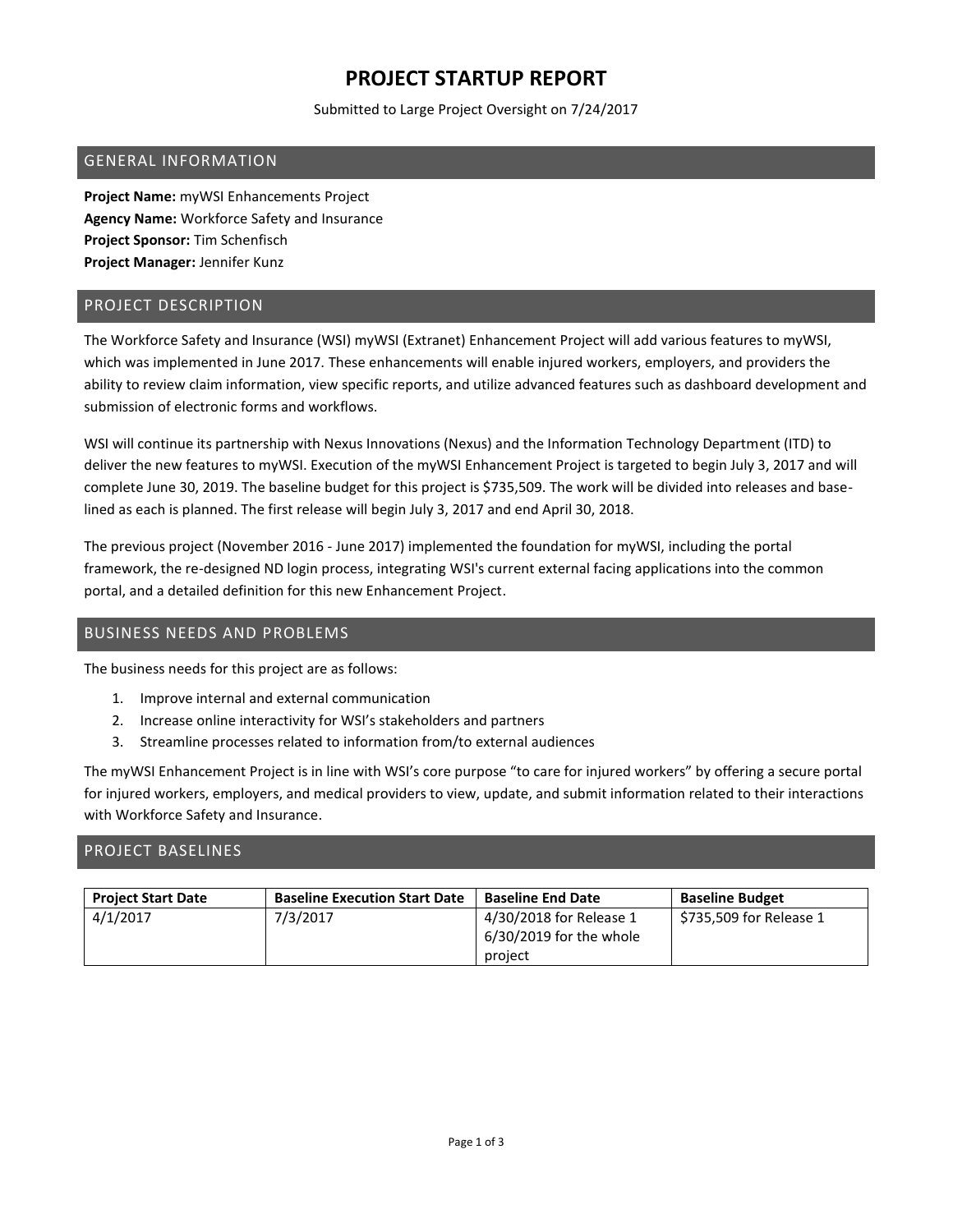# **PROJECT STARTUP REPORT**

Submitted to Large Project Oversight on 7/24/2017

### **OBJECTIVES**

| <b>Business Objective</b>                                                                                                                                                                             | <b>Measurement Description</b>                                                                                                              |
|-------------------------------------------------------------------------------------------------------------------------------------------------------------------------------------------------------|---------------------------------------------------------------------------------------------------------------------------------------------|
| <b>Business Need 1: Streamline processes</b><br>related to information from/to external<br>audiences                                                                                                  | Measurement 1.1.1: Reduce the number of contacts with WSI staff per<br>thousand policyholders/claims by 10% within the first year.          |
| Objective 1.1: Review and improve<br>current processes affecting external<br>stakeholders                                                                                                             |                                                                                                                                             |
| Business Need 2: Increase online interactivity<br>for WSI's stakeholders and partners<br>Objective 2.1: Design a site that is<br>user-friendly, easily navigable and<br>targets appropriate audiences | Measurement 2.1.1: Increase by 10% the number of external<br>stakeholders using available extranet portal features within the first<br>year |
| Objective 2.2: Create the extranet to<br>be adaptable to mobile devices                                                                                                                               | Measurement 2.2.1: Site accessible via iOS, Android, and Windows<br>devices                                                                 |